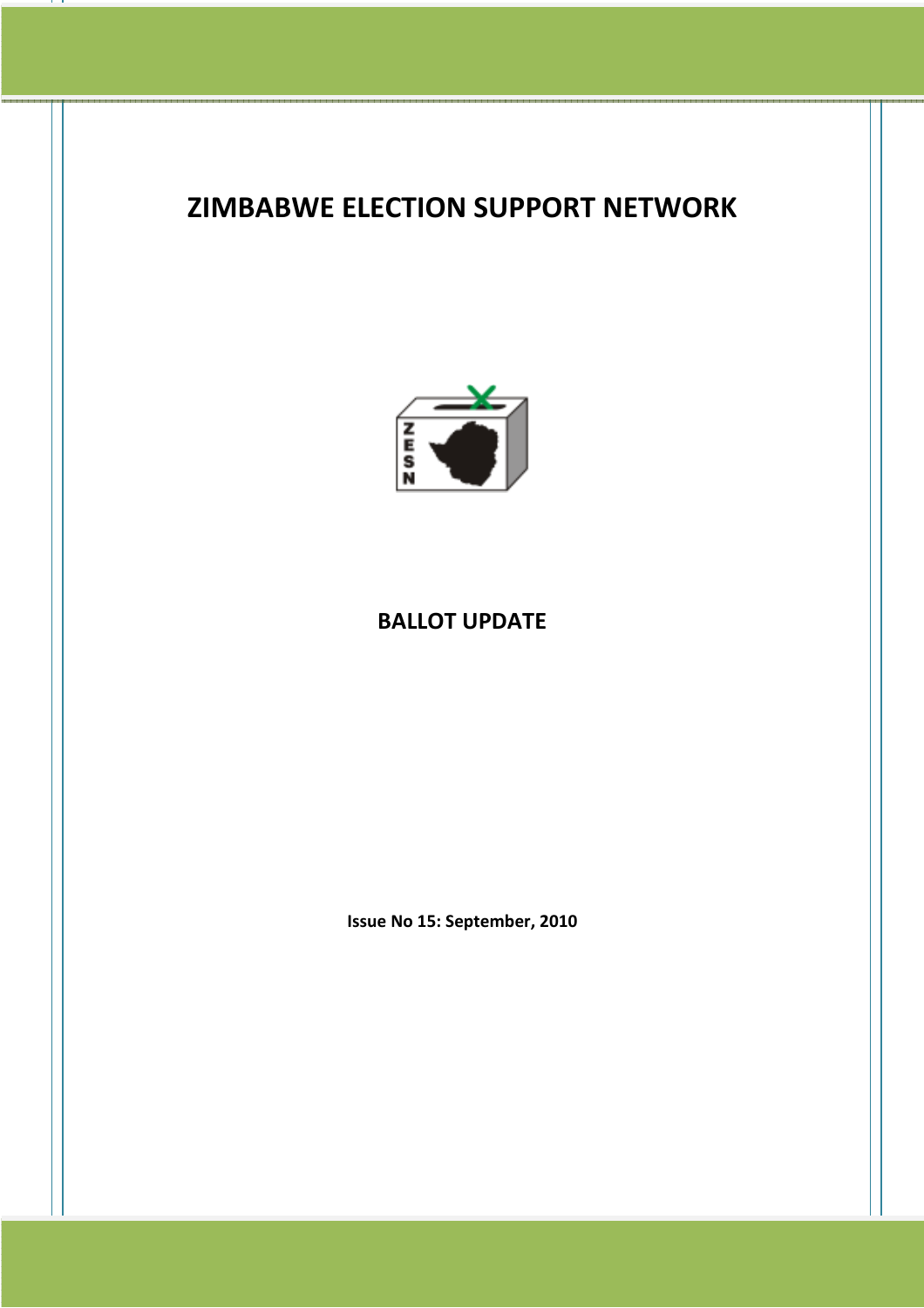## INTRODUCTION

The month under review saw elections remain high on the political agenda as evidence by various media reports on Zimbabwe's readiness for elections and the subsequent instruction by President Mugabe to "budget for elections in 2011". In addition, COPAC concluded the Constitutional Reform Outreach process in most parts of the country except for Harare. Harare witnessed open violence, which was downplayed in most parts of the country during the three months. Meetings in Harare were suspended and this update provides an analysis of events that transpired during the month of September and their implications on Zimbabwe's electoral processes, democracy and governance.

The Zimbabwe Election Support Network remains dedicated to the promotion of democratic elections in Zimbabwe. In line with this objective, ZESN continue to analyse the political environment and the 45 rural constituencies that have been systematically selected. The constituencies were especially selected owing to a number of reasons including those where by-elections are long overdue, areas that experienced inordinately high levels of political violence in the 2008 elections as well as constituencies in which candidates succeeded by notably small margins. This update is informed by observations from the chosen constituencies and broadly captures national political developments in September 2010.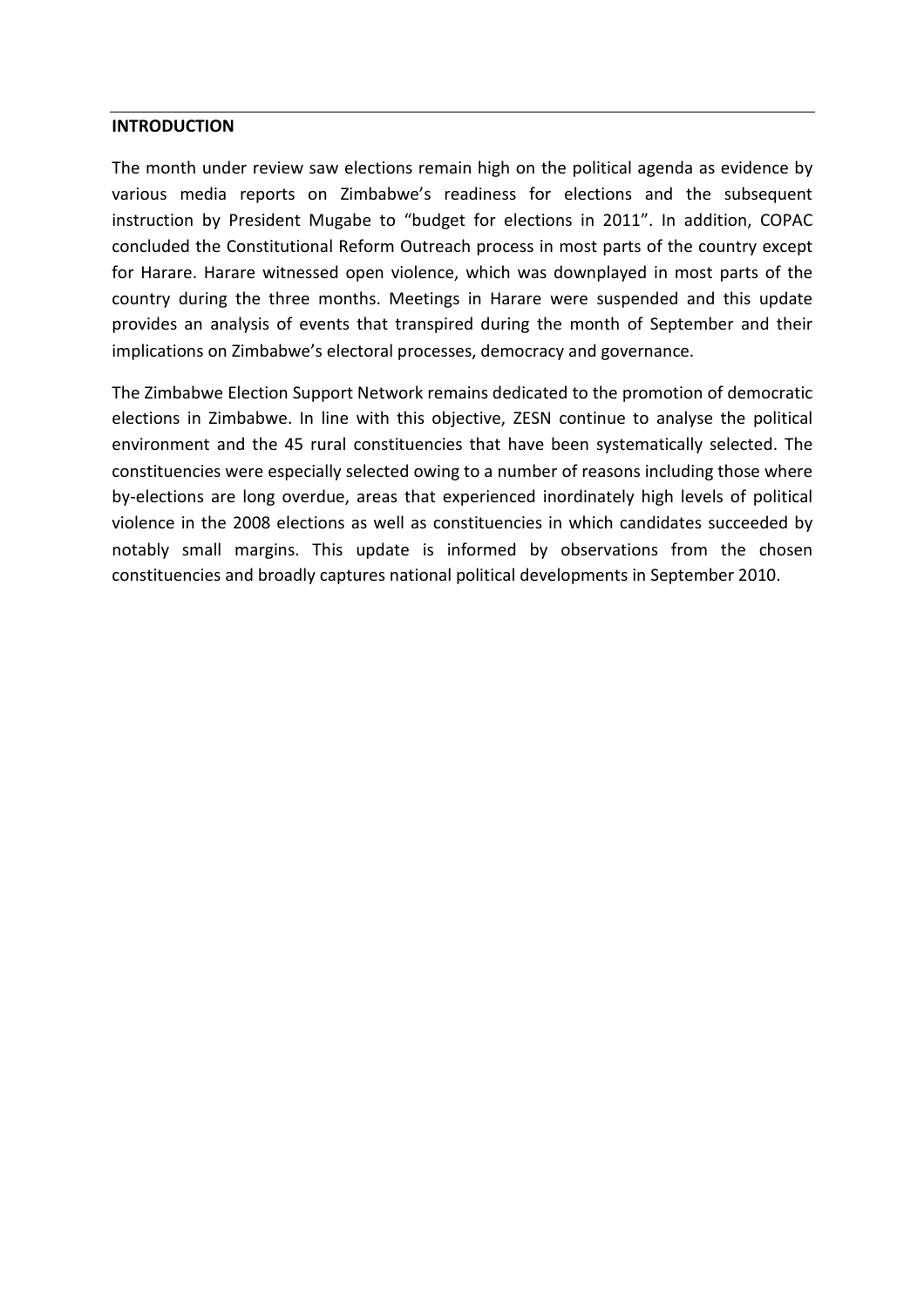| <b>ISSUE</b> |                                                  | <b>COMMENT</b>                                                                                                                                                                                                                                                                                                                                                                                                                                                                                                                                                                                                                                                                                                                                                                                                                                                                                                                                                                                                                                                                                                                                                                                                                                                                                                                                                                                                                                                                                                                                                                                                                                                                                                                                                                                                                                                                                                       |
|--------------|--------------------------------------------------|----------------------------------------------------------------------------------------------------------------------------------------------------------------------------------------------------------------------------------------------------------------------------------------------------------------------------------------------------------------------------------------------------------------------------------------------------------------------------------------------------------------------------------------------------------------------------------------------------------------------------------------------------------------------------------------------------------------------------------------------------------------------------------------------------------------------------------------------------------------------------------------------------------------------------------------------------------------------------------------------------------------------------------------------------------------------------------------------------------------------------------------------------------------------------------------------------------------------------------------------------------------------------------------------------------------------------------------------------------------------------------------------------------------------------------------------------------------------------------------------------------------------------------------------------------------------------------------------------------------------------------------------------------------------------------------------------------------------------------------------------------------------------------------------------------------------------------------------------------------------------------------------------------------------|
| <b>COPAC</b> | <b>The Constitution Making</b><br><b>Process</b> | The constitutional outreach process was concluded in most parts of the country except for<br>Harare. The violence that characterised the process in Harare resulted in COPAC revisiting the<br>process and coming up with strategies to ensure that remaining meetings are free of<br>intimidation and violence. The outreach process in Harare experienced disturbances mainly in<br>Mbare, Greystone Park and Chitungwiza to mention a few, a clear manifestation of what has<br>been taking place in most of the constituencies around the country which COPAC did not<br>address in spite of reports that were coming from organisations monitoring the process.<br>The sad death of an MDC (T) activitist who had come to air his views at Mai Musodzi Hall in<br>Mbare reflects the violent nature of the process. It is important to note that observers noted<br>ferrying in of people from as far as Mwenezi to attend meetings in Glen View while most of the<br>participants in Chitungwiza were also noticed in Greystone Park by ZZZICOMP monitors. The<br>disturbances that have been recorded during the process have to be analysed in relation to<br>their impact on the outcome of the process. It is also important to note that while a lot of<br>attention has been placed on numbers of citizens that have attended, attendance in meeting<br>has not translated to genuine participation as only a few chosen voices have been heard<br>through coaching and political party positions. Inclusivity demands conditions that allow all<br>citizens to participate freely in constitution building processes.<br>While meetings have been held in a number of provinces to date, the Zimbabwe Peace Project,<br>Zimbabwe Election Support Network and Zimbabwe Lawyers for Human Rights Constitution<br>Monitoring Project (ZZZICOMP) indicated that the process has been marred with problems, |
|              |                                                  | some logistical and others process related. COPAC meetings to date have covered all the<br>provinces except Harare meetings that were aborted due to violence. Notable constituencies<br>with high levels of intimidation according to observers were Norton (Manyame), Guruve North,<br>Mudzi North, Mudzi South, Hurungwe North, Bindura South among others. ZESN observers                                                                                                                                                                                                                                                                                                                                                                                                                                                                                                                                                                                                                                                                                                                                                                                                                                                                                                                                                                                                                                                                                                                                                                                                                                                                                                                                                                                                                                                                                                                                        |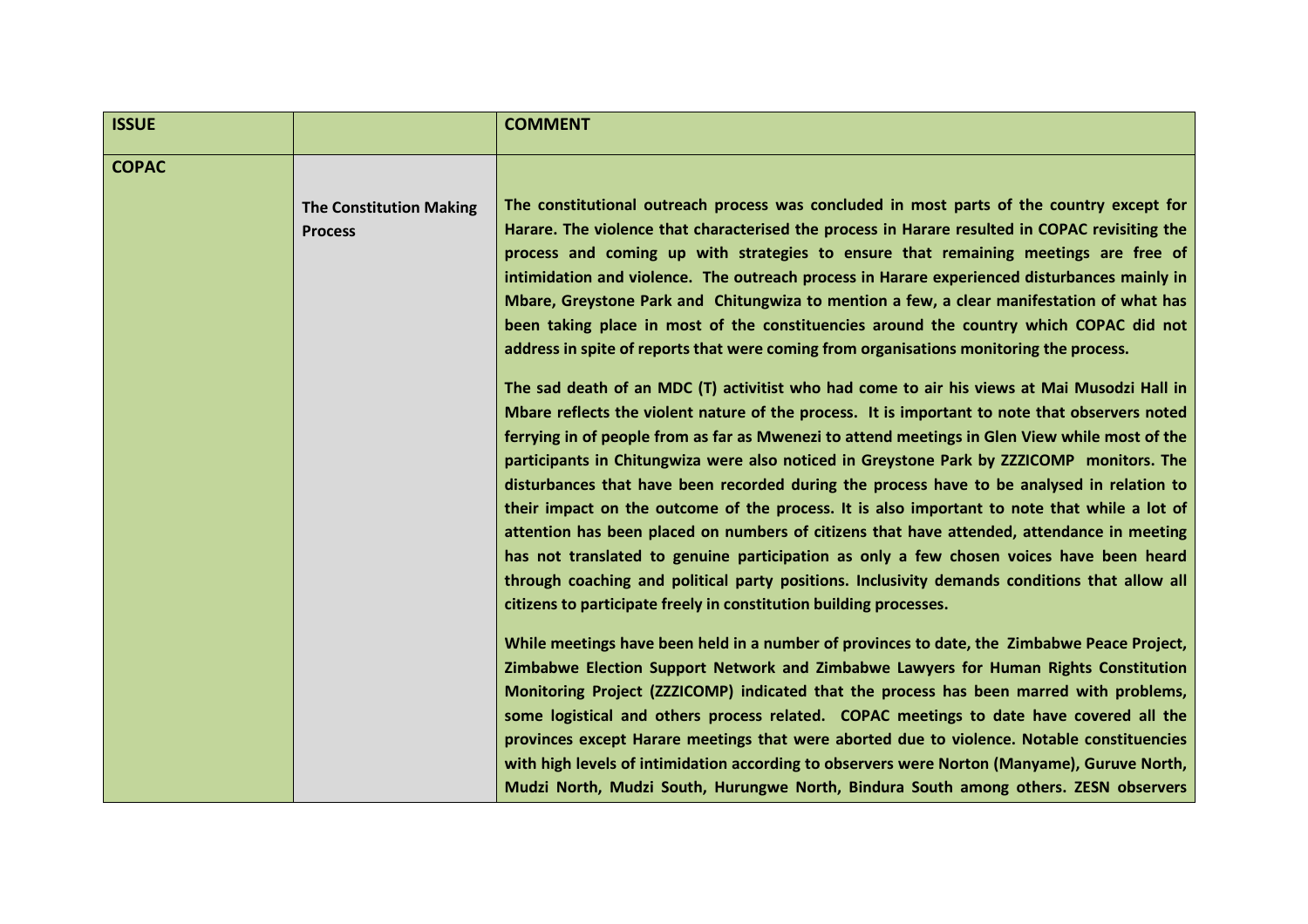|                | reported that people were instructed to support certain party positions particularly those in the |
|----------------|---------------------------------------------------------------------------------------------------|
|                | Kariba draft, incidents of forced attendance to meetings was widespread and threats of the        |
|                | reincarnation of the June 2008 violence marred the process. The high presence of security         |
|                | personnel during outreach meetings is a concern as it impedes free participation of the citizens. |
|                | The involvement of the security sector in political matters remains a source of tension and has   |
|                | resulted in human rights violence. ZESN advocates for the security sector to remain within their  |
|                | constitutional mandate of ensuring peace and security in the country.                             |
| <b>The GNU</b> |                                                                                                   |
|                | The Constitution making process has widened the cracks within the inclusive government.           |
|                | The violence that marred this process shows that Zimbabwe is not ready for elections as shown     |
|                | by the high levels of intolerance still prevalent. A priority should be given to a comprehensive  |
|                | National Healing process and the creation of a new constitutional order.                          |
|                | Pronouncements by the Prime Minister Tsvangirai and President Robert Mugabe in the                |
|                |                                                                                                   |
|                | Inclusive Government that they had struck a deal on polls in 2011 is a clear indication that the  |
|                | GNU is not working. However, the agreement to accept election results is naive as it does not     |
|                | provide conditions on which parties can reject election results such as if the process is marred  |
|                | by irregularities. SADC and the AU also believe that an election will resolve the governance      |
|                | crisis in Zimbabwe hence they are creating a road map for elections in Zimbabwe. Among other      |
|                | reforms, ZESN advocates for the National Healing process to take off, ZEC needs to be well        |
|                | resourced in order to enhance their capacities to fully implement their mandate.                  |
|                | The passing on of former Mashonaland Central Governor and Deputy Political Commissar of           |
|                | ZANU PF Ephraim Masawi sadly exposed the rifts in the inclusive government when it came to        |
|                | the awarding of the national hero status. ZESN notes that while there is an inclusive             |
|                | government in operation, there are some issues that are national in nature such as awarding       |
|                | national hero status that remain the preserve of the politburo which is an organ of ZANU PF.      |
|                |                                                                                                   |
|                |                                                                                                   |
|                |                                                                                                   |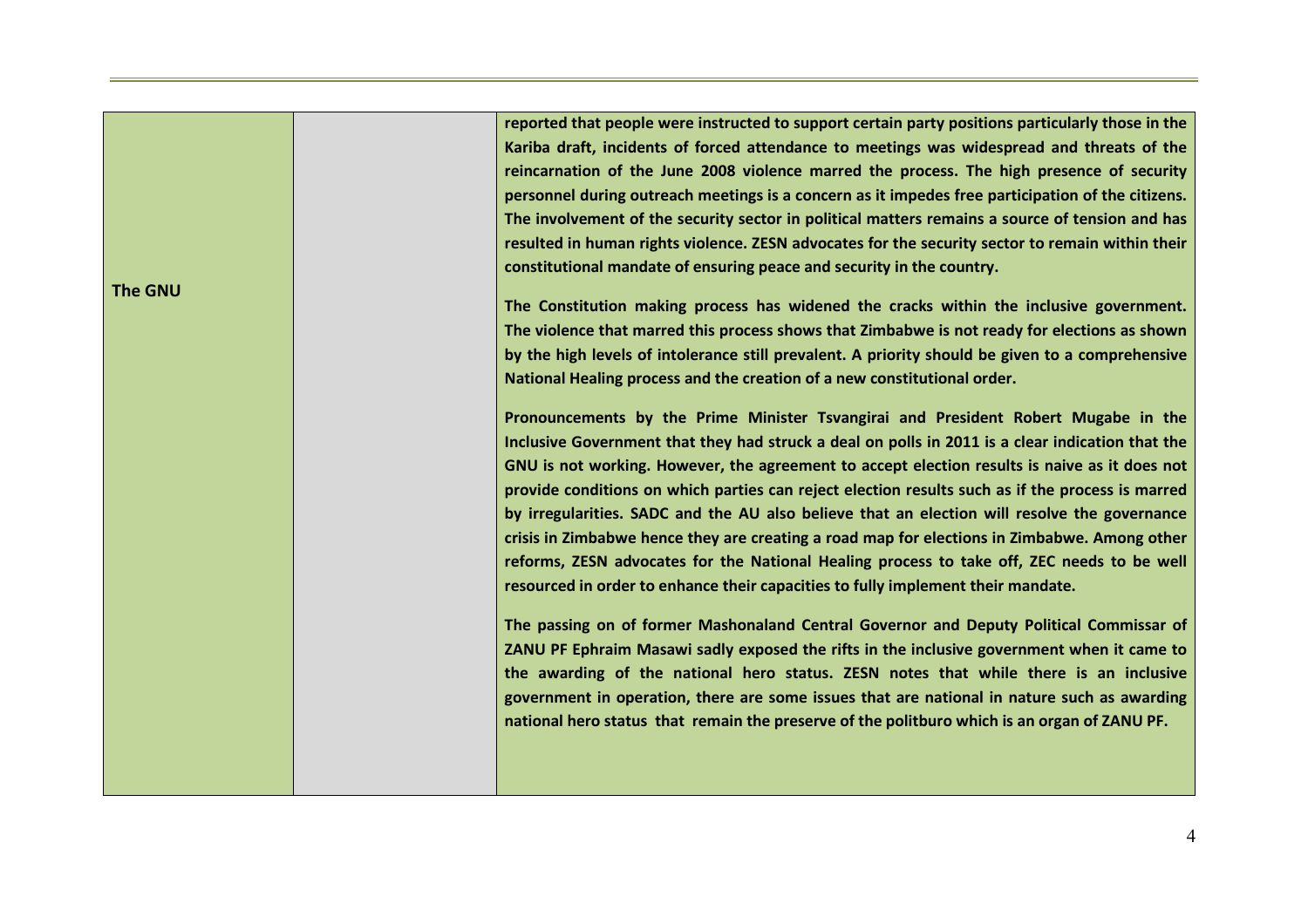|                     | Reports from ZESN observers in Matebeleland shows that all the parties during the funeral<br>proceedings took an opportunity to campaign especially in the constituencies such as Bulilima<br>East, Matopo and Nkayi, to mention a few with pending by-elections.                                         |
|---------------------|-----------------------------------------------------------------------------------------------------------------------------------------------------------------------------------------------------------------------------------------------------------------------------------------------------------|
| <b>Sanctions</b>    | ZESN notes that sanctions have been used as a scape goat to prevent the full implementation of<br>provisions of the GNU. Whenever they have been hitches in implementation of the Global                                                                                                                  |
|                     | Political Agreement the issue of sanctions is raised as an excuse for non-implementation by<br>ZANU PF. This has led to stalled reforms in critical sectors with a bearing on the political well-<br>being of Zimbabwe. ZESN therefore calls upon all parties in the inclusive government to exhibit      |
| <b>By elections</b> | political will in implementing the GPA signed in 2008.<br>ZESN is concerned about the stalling and non-conduct of by-elections where they are due. The<br>lack of representation of citizens in these constituencies violates equality of representation as                                               |
|                     | well as citizens issues not being placed on the parliamentary agenda because they are not<br>represented.                                                                                                                                                                                                 |
|                     | Matebeleland North observers reported indirect campaigning taking place during funerals and<br>any other gatherings. The three former MPs of Bulilima East, Lupane East and Nkayi South are<br>reported to have been holding home gatherings in these constituencies in preparation for by-<br>elections. |
|                     |                                                                                                                                                                                                                                                                                                           |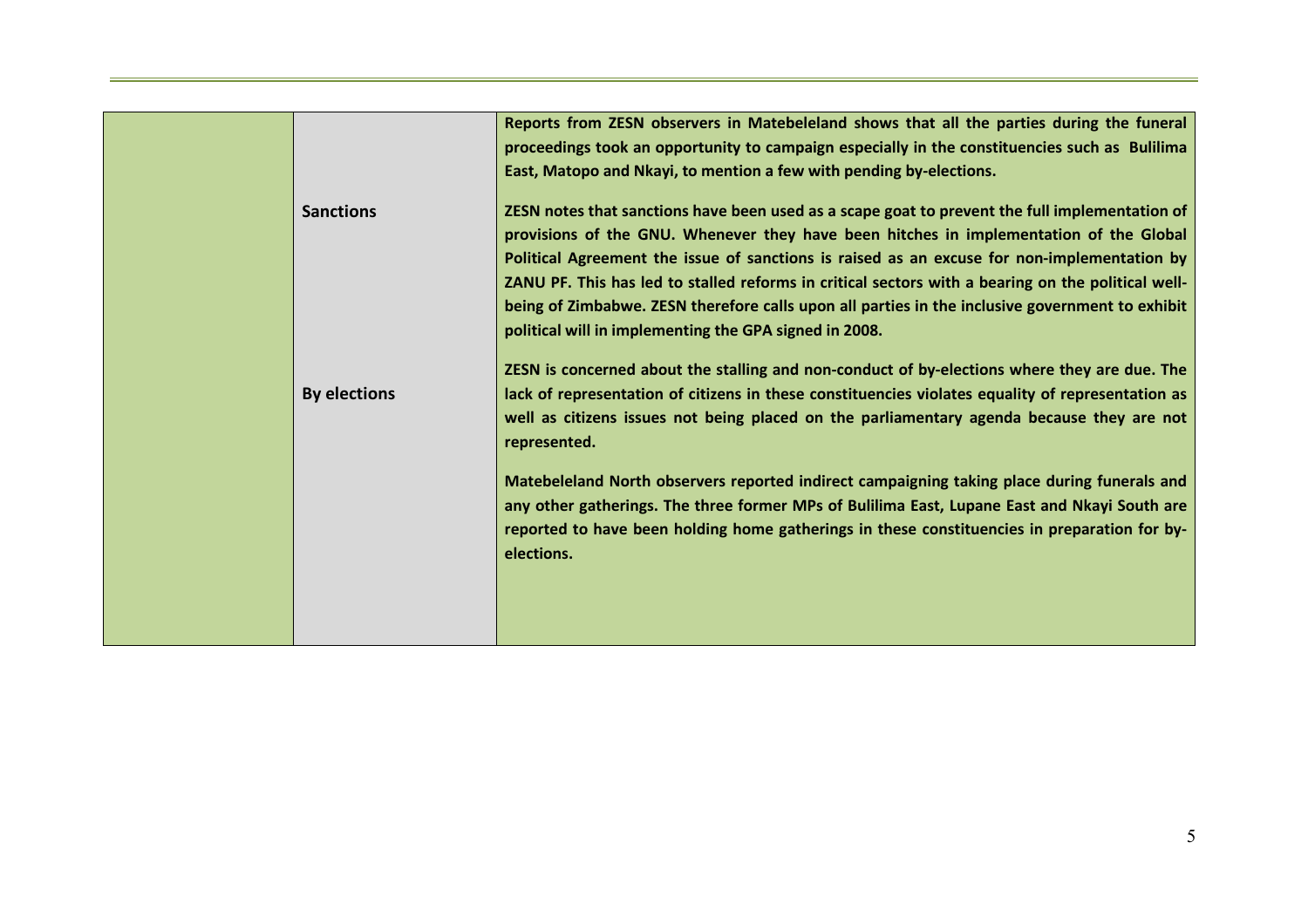| <b>Media Reform</b> | While it is worth noting that considerable space has been opened in the print media with some<br>new publications such as the News Day now on the streets, it is also important to note that<br>television and radio remain closed and little is being done to open the airwaves to other<br>players to increase media plurality . People in the rural areas rely on the public broadcasters<br>especially the radios. Accessibility of the local papers to the majority of the population is<br>limited.           |
|---------------------|---------------------------------------------------------------------------------------------------------------------------------------------------------------------------------------------------------------------------------------------------------------------------------------------------------------------------------------------------------------------------------------------------------------------------------------------------------------------------------------------------------------------|
|                     | Local public media has not been balanced, reporting in a partisan manner. Independent radio<br>stations and papers continue to be a reliable source of news for the citizenry. MMPZ reports<br>that public media was dominated by ZANU PF voices especially during "Vapotsori" church<br>gatherings cum rallies promoting their party positions. ZESN notes that state owned media<br>adopted a minimalist attitude in reporting violence in the outreach process in Harare by<br>labelling them "mere skirmishes". |
|                     | ZESN acknowledges the work being done by civil society organisations such as ZLHR's<br>newsletter, The Legal Monitor, ZCTU's The Worker, MMPZ's The News Monitor, Bulawayo<br>Agenda's Weekly Agenda and others in providing civic education and news to the citizens.<br>These and other newsletters have also not been very accessible to the remote parts of the<br>country though most of them are written in English which reduces their accessibility to the<br>generality of the population.                 |
|                     | ZESN notes with interest how the constitution making process outreach meetings in Harare<br>received the attention of the media especially the radio, TV and print. It is important to note<br>that COPAC has not provided information on progress of the outreach process they planned to<br>do and how many they have actually done from the target of 1957 wards they intended to have<br>meetings in.                                                                                                           |